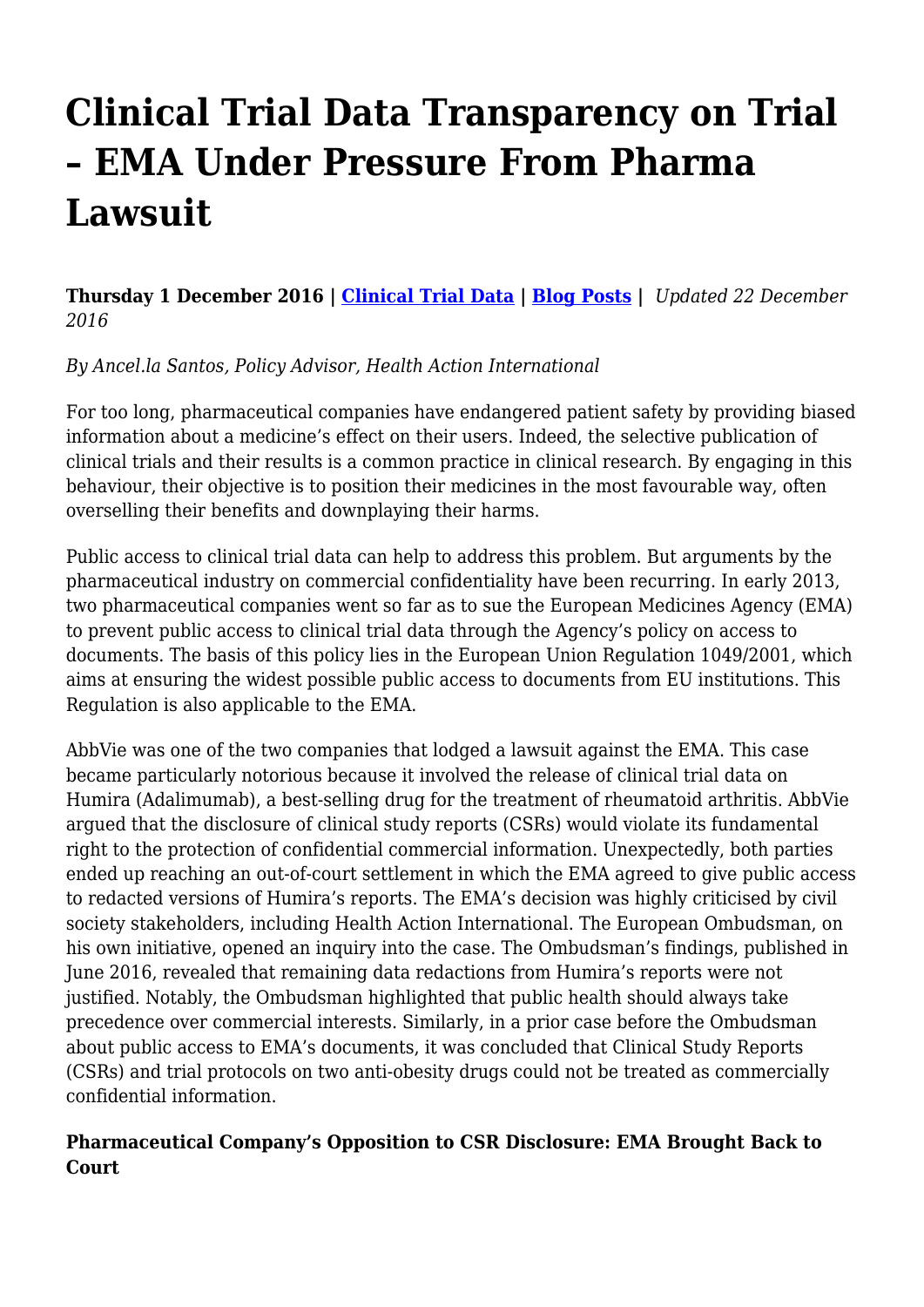In the last couple of years, some important developments on data transparency have occurred in Europe. In 2014, the EU adopted a new Regulation on Clinical Trials, which mandates that Clinical Study Reports (CSRs) be published following the decision on marketing authorisation, either positive or negative. The Regulation says that, in general, information in CSRs should not be considered commercially confidential.

In the same year, the EMA adopted a proactive publication policy (Policy 0070) under which the Agency commits to upload, on a publicly available website, the clinical reports it receives in marketing authorisation applications. In spite of growing recognition that the publication of these documents is in the public interest, the EMA is again involved in a lawsuit initiated by a pharmaceutical company to prevent the disclosure of a clinical study report on the grounds of commercial confidentiality. The case refers to the release of a CSR for Translarna (ataluren), an orphan-designated medicine for the treatment of Duchenne's muscular dystrophy caused by nonsense mutations.

Translarna was granted a conditional marketing authorisation in July 2014 after an initial rejection by the Committee for Medicinal Products for Human Use (CHMP) and a reexamination of the application. Final authorisation is subject to submission of additional safety and efficacy data from a Phase 3 trial. The medicine is commercialised by PTC Therapeutics, an American biopharmaceutical company focused on the development of small molecule drugs for genetic disorders.

<span id="page-1-0"></span>In October 2015, the EMA informed PTC Therapeutics that a pharmaceutical company had sent a request pursuant to Regulation 1049/2010 for access to a CSR that was included in the Translarna dossier for marketing authorisation. PTC Therapeutics argued that the report should be treated as confidential in its entirety, but the EMA decided that it could be disclosed subject to certain redactions.<sup>[1]</sup> Finally, in December 2015, the company brought a legal action at EU level for annulment of the EMA's decision. PTC Therapeutics claims that the entire report should be treated as confidential, or if the court does not agree on this point, that the company should be allowed to select passages in the report for further redaction. In addition, the company requested the court to apply interim measures, which ended up being granted in July 2016. This decision has already been appealed by the EMA.

The publically available [court document](http://curia.europa.eu/juris/document/document.jsf?text=&docid=181921&pageIndex=0&doclang=en&mode=lst&dir=&occ=first&part=1&cid=617252) on the proceedings for interim measures reveals the arguments that PTC Therapeutics put forward to justify the non-disclosure of the Translarna CSR. The company emphasised the orphan designation status of the medicine under review (a drug for a rare disease). It came to argue that the development and manufacture of medicines is a very expensive process and adequate incentives need to be in place, particularly in relation to orphan medicines, a small and "potentially unprofitable" market, where it is difficult to conduct studies due to the small number of eligible patients.

The company went on to say that the CSR under dispute divulges an "in-depth evaluation of the data collected, insights into study design, criteria selection and statistical approach, and a detailed description of how the applicant runs its clinical studies" and discloses its "inventive business strategy for carrying out the clinical studies" needed to obtain a marketing authorisation for Translarna. According to PTC Therapeutics, the three key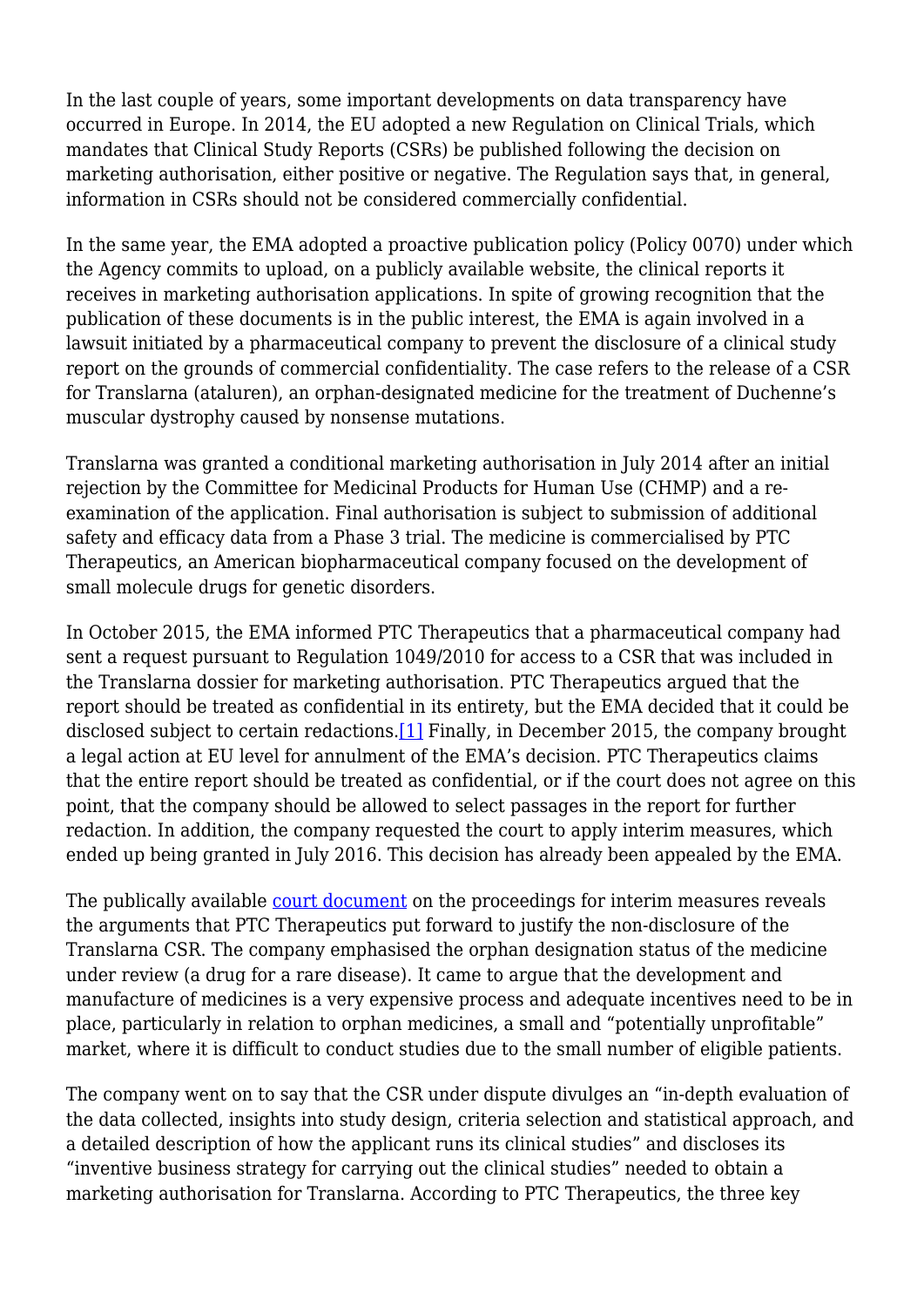documents to be disclosed to the public from the marketing authorisation dossier are those already determined by existing legislation – the summary of product characteristics (SmPC), the patient information leaflet and the European Public Assessment Report (EPAR). Nothing more.

The EMA, meanwhile, argued that the disclosure of the report would not cause a serious and irreparable harm to the company. It went on to say that PTC Therapeutics did not provide any concrete example of a specific methodology or innovative result in the report which could result in commercial damage if disclosed, and that claims put forward on alleged know-how were vague and not supported by the features of the document.

Notably, the EMA emphasised that the report forms the basis for the benefit-risk assessment of Translarna and provides information about the clinical effects of the medicine. It also argued that the disclosure of scientific information from marketing authorisation dossiers "stems from the obligation to ensure that patients and healthcare professionals are not provided with incomplete and selective information". In the EMA's opinion, the company's contrary view "disregards the fact that the main pillar of EU pharmaceutical law is the protection of public health". The EMA emphasised that, in accordance with access to documents regulations, the widest possible access to documents should be provided to other actors.

Whilst the arguments exposed here refer specifically to the case on interim measures, there is a high degree of likelihood that the company is using the same rationale with regards to the main case.

### **Clinical Trial Data is Information in the Public Interest**

The claims asserted by the company in the Translarna case are appalling for several reasons. First of all, the company downplays the importance of transparency of CSRs to public health. Independent studies have shown that these documents provide, by far, the most complete record on each trial when compared to other sources of information, including EPARs. Cases, such as oseltamivir and rosiglitazone, provide evidence that public access to CSRs can indeed help improve public knowledge about the safety and efficacy profile of medicines.

In addition, the company's use of the orphan drug status to justify data secrecy is outrageous. Research on rare diseases would most benefit from clinical trial data transparency. For example, pooling data from a variety of small studies can help to generate a much better understanding of diseases and treatments. Data transparency can also avoid duplication of trials and unnecessary exposure of participants to harm. Keeping clinical study results out of public scrutiny is just bad science and contrary to patients' best interest.

Informed decisions on treatment rely on the provision of comprehensive, unbiased scientific information. Healthcare professionals and patients have called for clinical trial data transparency, and other stakeholders, such as the research community, health technology assessment bodies, and payers have echoed that call.